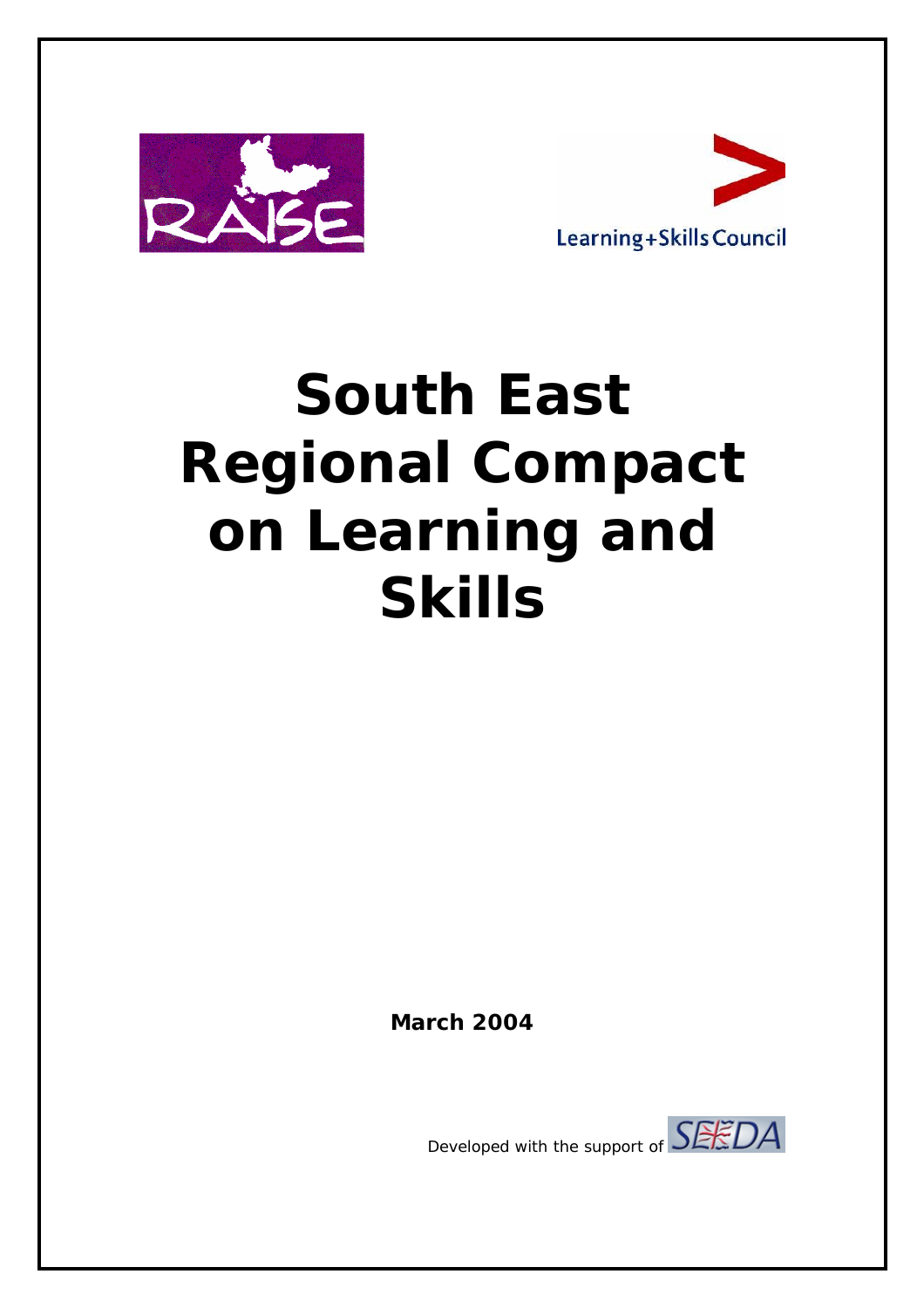

## **South East Regional Compact on Learning and Skills**

## **1 Introduction: purpose of the Compact**

- 1.1 RAISE (the regional voluntary and community sector network) and the six Local Learning and Skills Councils in the South East intend to work more effectively together **to achieve more for learners, potential learners and communities**.
- 1.2 This Compact is an agreement intended to provide a framework for developing effective relationships between the Learning and Skills Councils and the voluntary and community sector (VCS), leading to more and better results on the ground. The accompanying Action Plan focuses on practical steps to tackle issues and seize opportunities, concentrating on steps that can be tackled most effectively *regionally*. Importantly, the Action Plan should also help build trust and understanding through joint working<sup>1</sup>.
- 1.3 This Compact has been developed within the context of the national Compact between Government and the voluntary and community sector and the commitment by the Learning and Skills Council nationally to develop an overarching strategy for working with the sector.
- 1.4 It is also intended to provide guidance for LLSCs and the voluntary and community sector within individual LLSC areas, a context for learning and skills aspects of *Local* Compacts, and a basis for engaging other partners at regional level. Within each sub-region covered by LLSCs, it for the LLSC and its local partners to develop their own arrangements for working through the principles and undertakings.

## **2 Shared vision/ aims**

## *What do we want to achieve together?*

RAISE and the six LLSCs support each other in seeking to realise a learning society in the South East:

*"a society in which everyone has the opportunity to go as far as their talents and efforts will take them, taking advantage of learning opportunities and participating fully."* 

## *Aims*

This requires pursuing together strategic aims, to:

#### *widening participation*

2.1 Raise demand and widen participation in learning *within communities* served by voluntary and community organisations (VCOs)

 <sup>1</sup> There is also a Glossary which explains key terms in the Compact and the learning and skills field.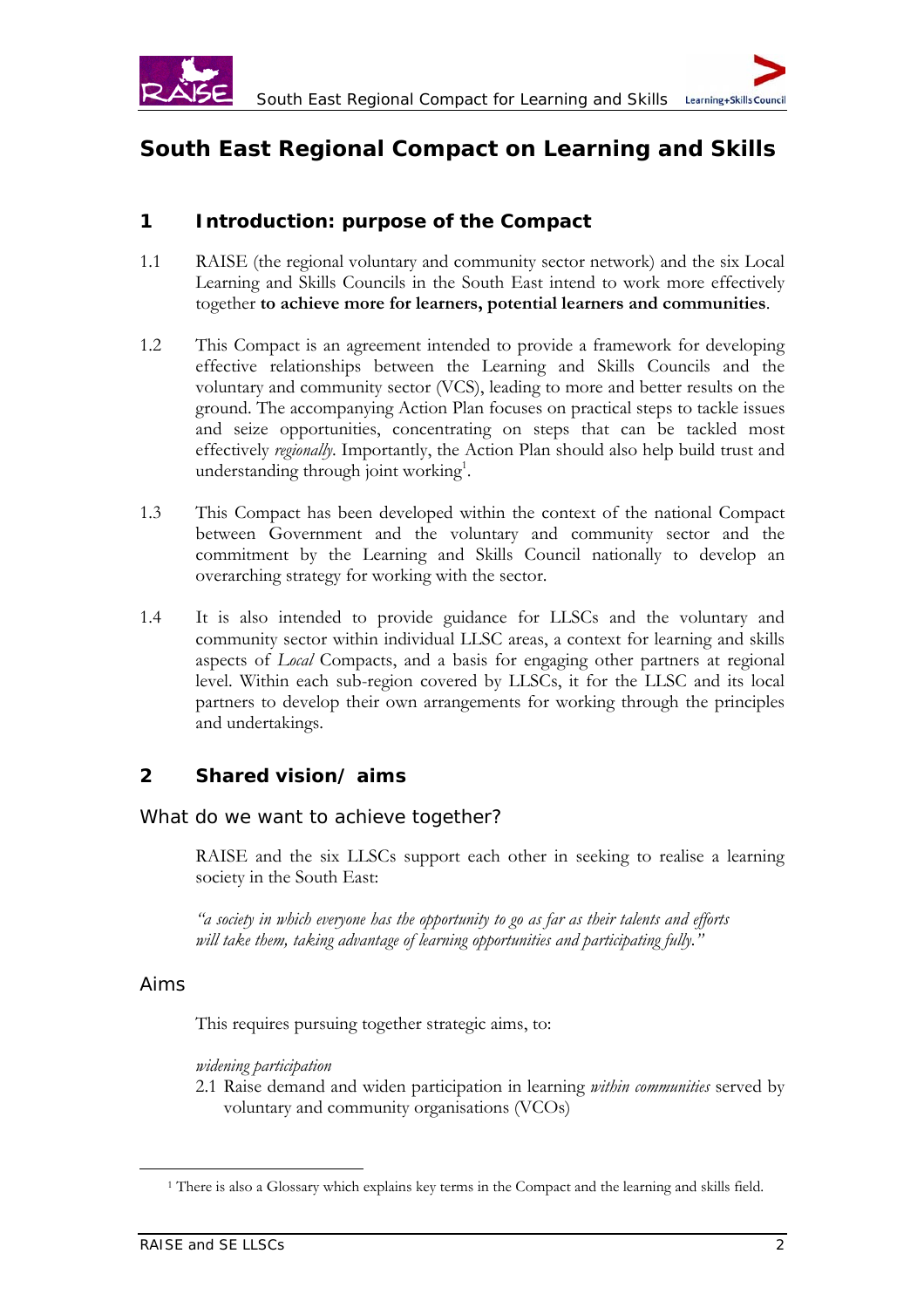

- 2.2 Make special efforts to engage and meet the needs of disengaged or underrepresented learners and socially excluded groups, including those with literacy and numeracy needs
- 2.3 Extend learner aspirations, choice and opportunities for progression at all levels of education and training

*workforce development* 

- 2.4 Raise demand for learning *within the VCS*, meeting the needs of individual staff, volunteers and trustees and VCOs as employers
- 2.5 Support the development of skills in VCOs needed in enhancing their organisational effectiveness, including as partners in public service delivery

*improving quality and responsiveness of provision* 

- 2.6 Ensure that the provision of learning, skills and related information, advice and guidance meets current needs and future priorities for all learners, potential learners, VCOs as employers, and communities
- 2.7 Improve the quality of formal and informal learning opportunities, tailored to the needs of individual learners
- 2.8 Ensure equality and diversity are embedded throughout all strategies and provision

Figure 1 sets out the mutual advantage sought by VCOs and the LLSCs in pursuing this Compact. There are potential benefits to be gained across the breadth of the sector, with opportunities to engage for all VCOs interested in how learning and skills can benefit communities they serve.

## **Figure 1 Mutual Advantage Sought**

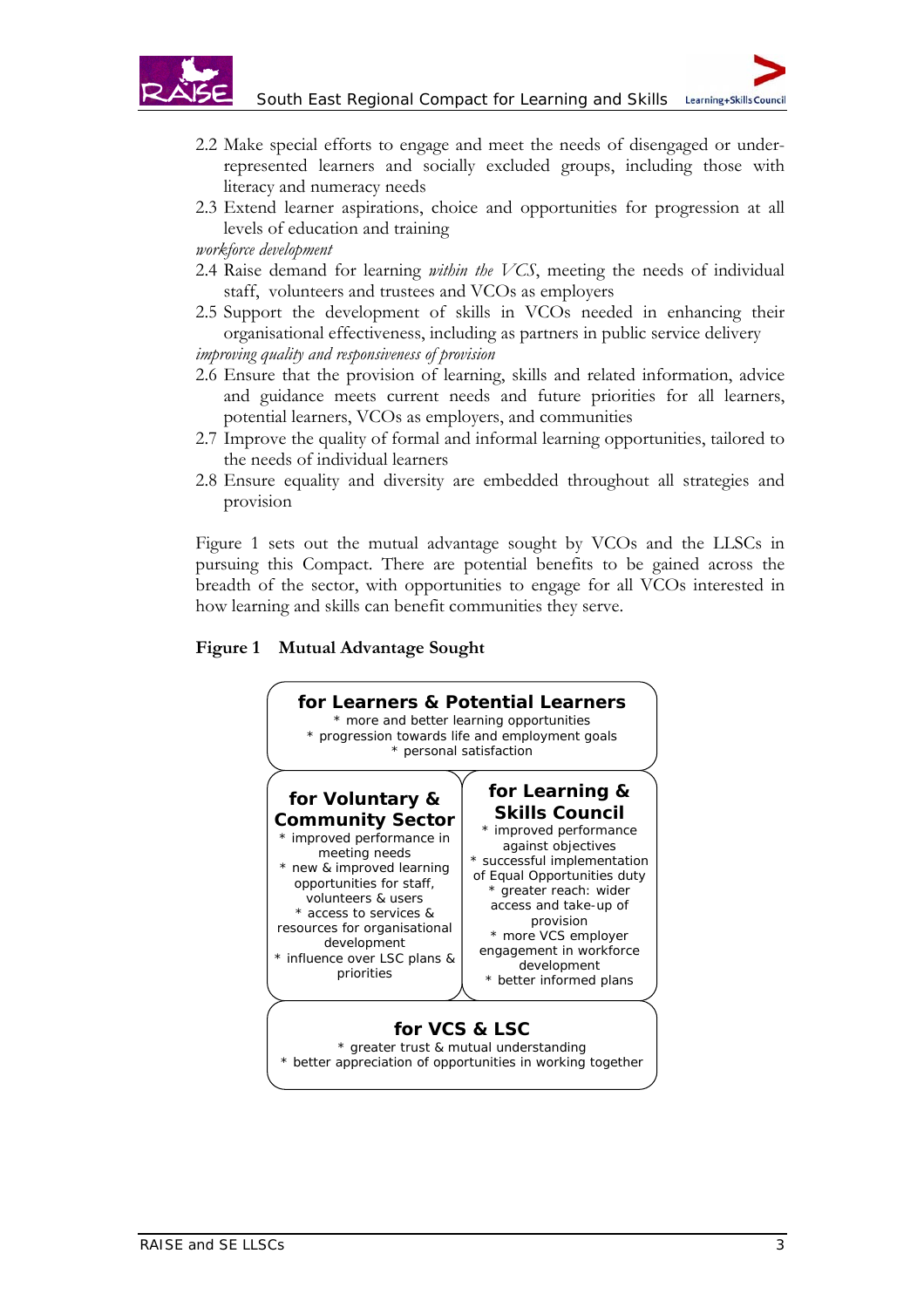

## **3 Respective roles and contributions**

#### **Voluntary and community sector**

3.1 Figure 2 sets out roles played by the voluntary and community sector in widening participation and developing skills. VCOs make vital contributions in reaching disadvantaged and under-represented groups, reflecting their knowledge and expertise in meeting the needs of particular client groups, young and old, eg, people with Learning Difficulties and/or Disabilities; carers; and people facing discrimination in the jobs market and society. They act in a range of roles including provision of information, referrals, advice and guidance, direct supply of formal and informal learning opportunities, and are important employers in their own right. They constitute a diverse sector in terms of occupations offered and communities served. There are over 28,000 VCOs in the South East, employing an estimate of 110,000 staff and involving 600,000+ volunteers. They play vital roles in making a range of government policies *work* - including community cohesion, health improvement, neighbourhood renewal and rural revival - as well as lifelong learning.

#### **Figure 2 Strategic and Operational Roles: Voluntary and Community Sector**



3.2 Figure 3 sets out the roles of Local Learning and Skills Councils, which flow from the LSC's duties and responsibilities as a government agency responsible for all programme expenditure on learning by people aged 16+, other than in higher education.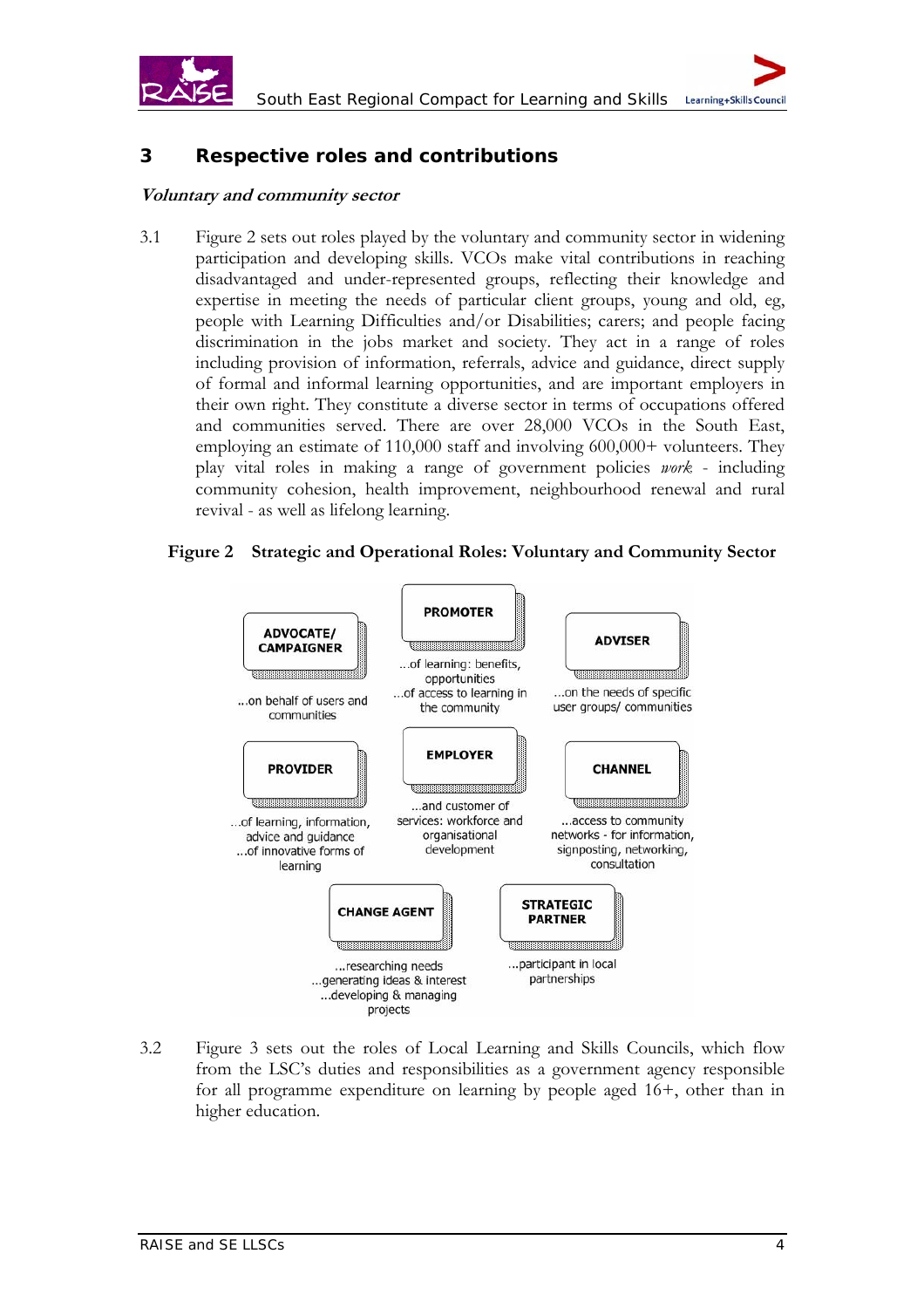





## **4 Shared values and principles**

 RAISE and the South East LLSCs agree to work together by the following principles:

- 4.1 Put the needs and interests of learners and potential learners first
- 4.2 Focus on what we are trying to achieve rather than the process
- 4.3 Foster openness, integrity, mutual respect, trust and understanding
- 4.4 Help each other achieve our respective and joint objectives
- 4.5 Respect the distinctive aspects of the VCS and the LLSCs, notably through:
	- recognition by LLSCs of the independence of VCOs and their role to advocate and challenge on behalf of communities served
	- recognition by VCOs of the LSC's statutory powers, obligations and duties
- 4.6 Be accountable to each other for the undertakings set out below and for the tasks included in the Action Plan
- 4.7 Take prompt action to deal with problems/ conflicts
- 4.8 Strive to learn from 'what works' and from each other, and embed this in more effective practice
- 4.9 Behave in ways which promote equality, diversity and social inclusion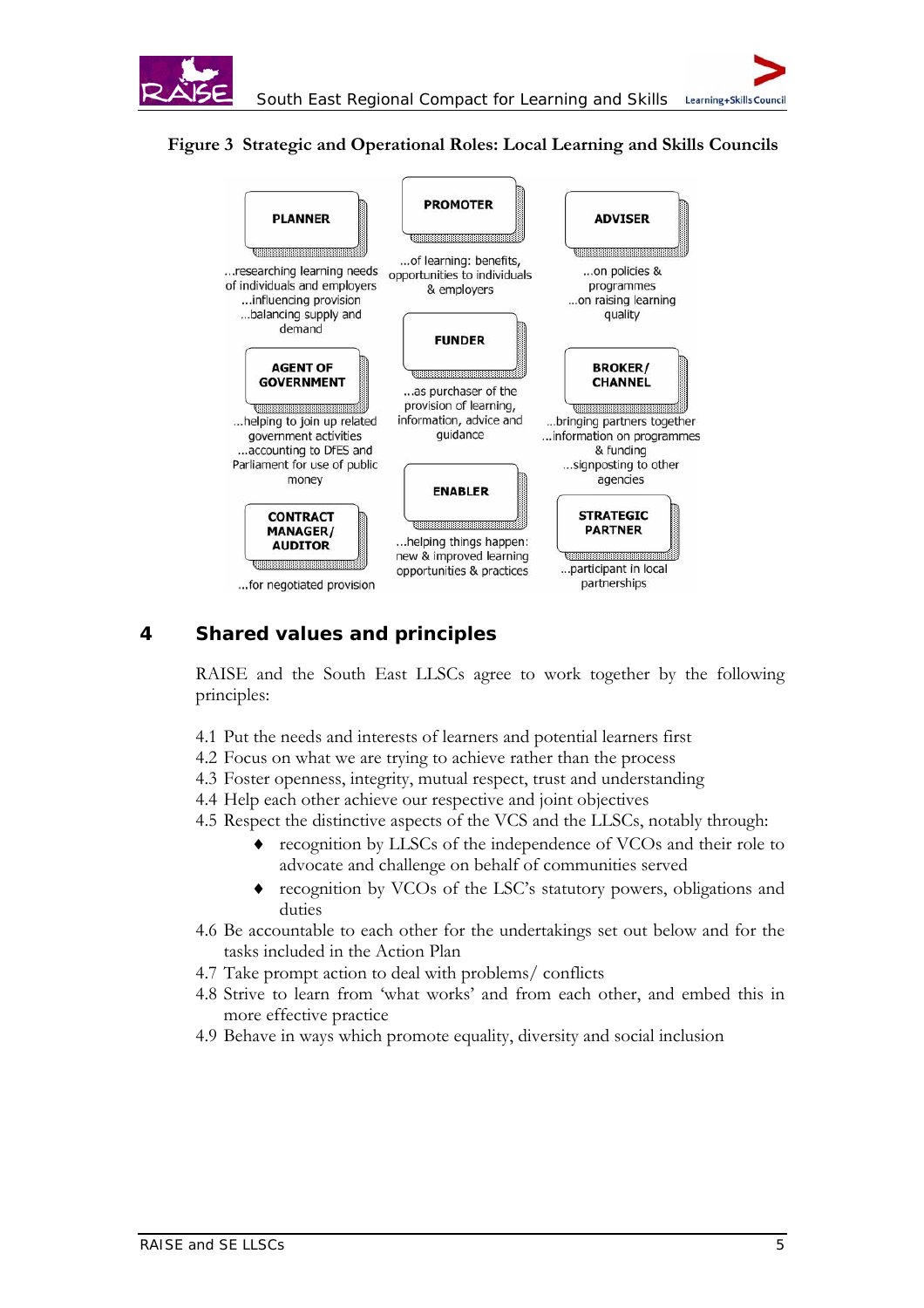

## **5 Undertakings**

RAISE and the South East LLSCs agree to the undertakings below which will help improve relationships and impact on the ground. (Actions in support of these undertakings can be found the current Action Plan, appended to this Compact document).

## *SE Learning and Skills Councils*

#### *Involvement*

- 5.1 Promote opportunities for wider involvement of VCOs in the planning and provision of LSC-funded learning, including non-accredited provision and information, advice and guidance
- 5.2 Encourage LSC mainstream providers to adopt Compact principles
- 5.3 Include the VCS as a significant employment sector in workforce development planning and consultations on an equal footing with other sectors (noting the scale of the employed and volunteer workforce)
- 5.4 Ensure and support VCS involvement in Strategic Area Reviews (StARs), in shaping future learning and skills provision to meet needs in the VCOs and communities served
- 5.5 Seek consistency in planning and delivery arrangements, while enabling (a) diversity of provision appropriate to learner needs, and (b) each LLSC to address local priorities
- 5.6 Promote wider understanding within LLSCs of what VCOs can offer

#### *Consultation and Communication*

- 5.7 Improve communications with the VCS, including:
	- ♦ lead contacts within each LLSC for VCOs
	- ♦ greater clarity of communications and reduced use of jargon
	- ♦ better internal communications in relation to dealings with VCOs
- 5.8 Observe recommendations contained in the Compact Code of Practice on Consultation and Policy Appraisal, including:
	- ♦ giving advance warning of consultations and promote them widely
	- ♦ publishing clear and concise consultation documents
	- ♦ being honest about where input is required from respondents
	- ♦ providing adequate time for responses (a minimum of 8 and ideal of 12 weeks)
	- ♦ providing feedback on consultations
	- making paper as well as electronic copies of consultation documents available

#### *Funding*

- 5.9 Promote fair access to project and contract funding
- 5.10 Make provision for sector-friendly funding (subject to national LSC and Treasury policy), eg, by:
	- ♦ opening up access to mainstream LSC funding blocks for more and different VCOs, including those which have not historically been supported by the LSC or its predecessors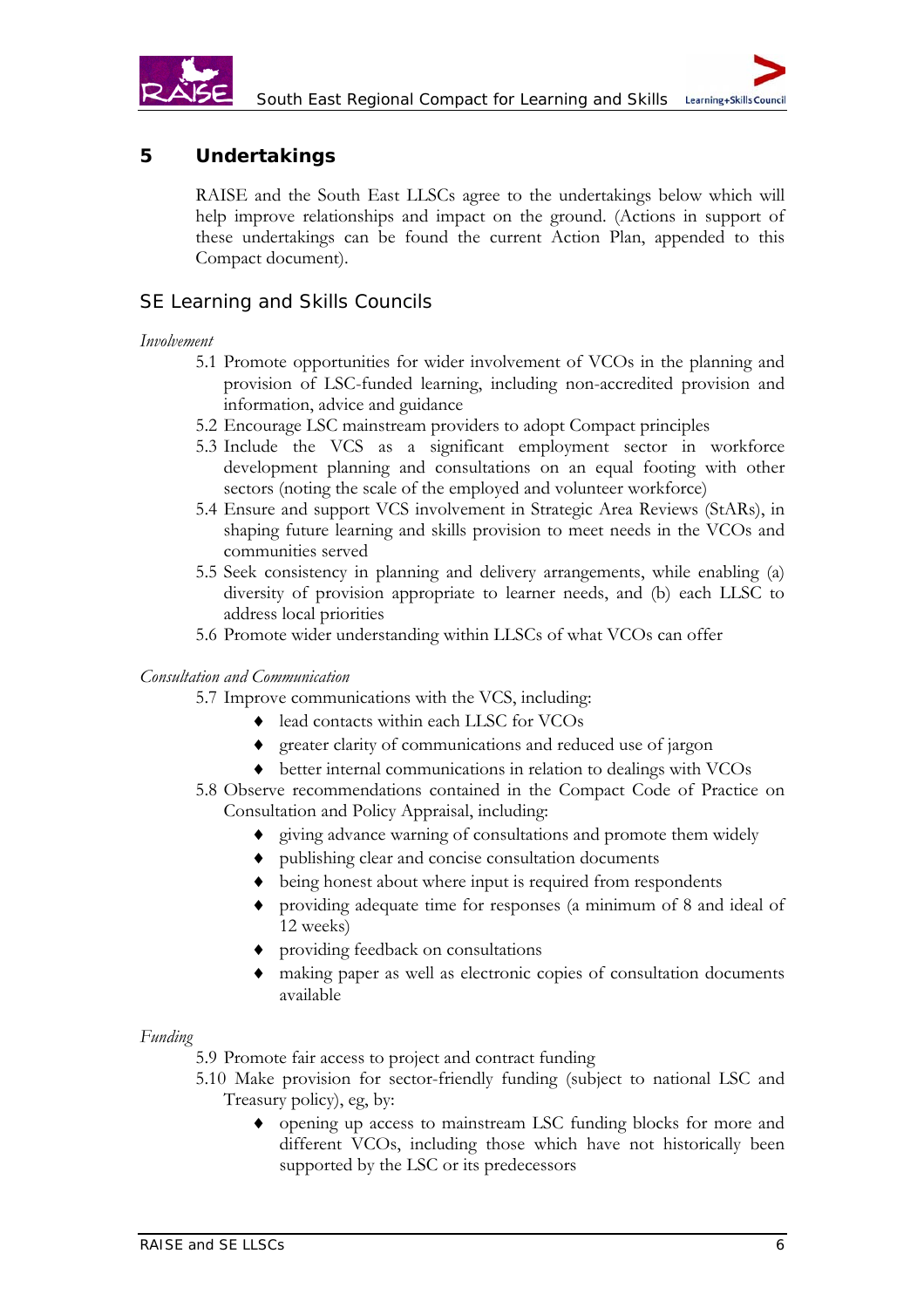

- providing project funding for innovative, cutting edge development ahead of mainstream provision
- supporting outreach through VCOs to recruit learners from marginalised groups
- agreeing profile payments (where payments are made against an agreed profile of expenditure relating to activities and outputs) and end-year flexibility
- ♦ building full-cost 'recovery' or 'overheads' into contracts for service provision
- 5.11 Ensure that prospective bidders and tenderers are well informed about requirements and processes involved in securing LSC funding
- 5.12 Ensure that administrative, assessment and contracting procedures are carried out transparently, objectively and in proportion to the sums of money involved
- 5.13 Help build the capacity of VCOs who are active in, or wish to become more active in providing or widening access to learning and skills - in ways which support sustainable activities, acting independently or in collaboration
- 5.14 Seek opportunities to ensure greater coherence across related funding programmes of other funding bodies
- 5.15 Provide development funding, where appropriate, to facilitate voluntary sector engagement, where this will lead to achievement of LSC objectives
- 5.16 Make information readily available about funding for learning and skills

## *RAISE (on behalf of its members)*

- 5.17 Develop sector networking and influence to facilitate engagement with the LSC and partners on learning and skills matters, in particular through the RAISE Learning and Development Network
- 5.18 Provide information channels for informing VCOs and improving awareness of the LSC (its objectives, priorities, funding arrangements and relevant processes)
- 5.19 Increase the ability and confidence of the VCS to engage productively with the LSC and other partners on learning and skills
- 5.20 Assist with region-wide consultations and responses
- 5.21 Contribute to regional planning forums for learning and skills (Workforce Skills Programme; ESF Co-financing arrangements; FRESA/ Regional Skills Partnership)
- 5.22 Promote contribution of learning and skills across the sector including to the many VCOs who do not see widening participation and workforce development as relevant or a priority
- 5.23 Promote commitment within the VCS to national Compact undertakings, including:
	- ♦ clear and effective employment, equality and diversity policies
	- ♦ high standards of governance and conduct
	- ♦ systems for quality assurance and accountability to service users
	- ♦ effective consultation of users, volunteers, members, supporters
- 5.24 Promote collaboration within the sector, to:
	- ♦ research and articulate needs of learners
	- ♦ inform plans for learning and skills provision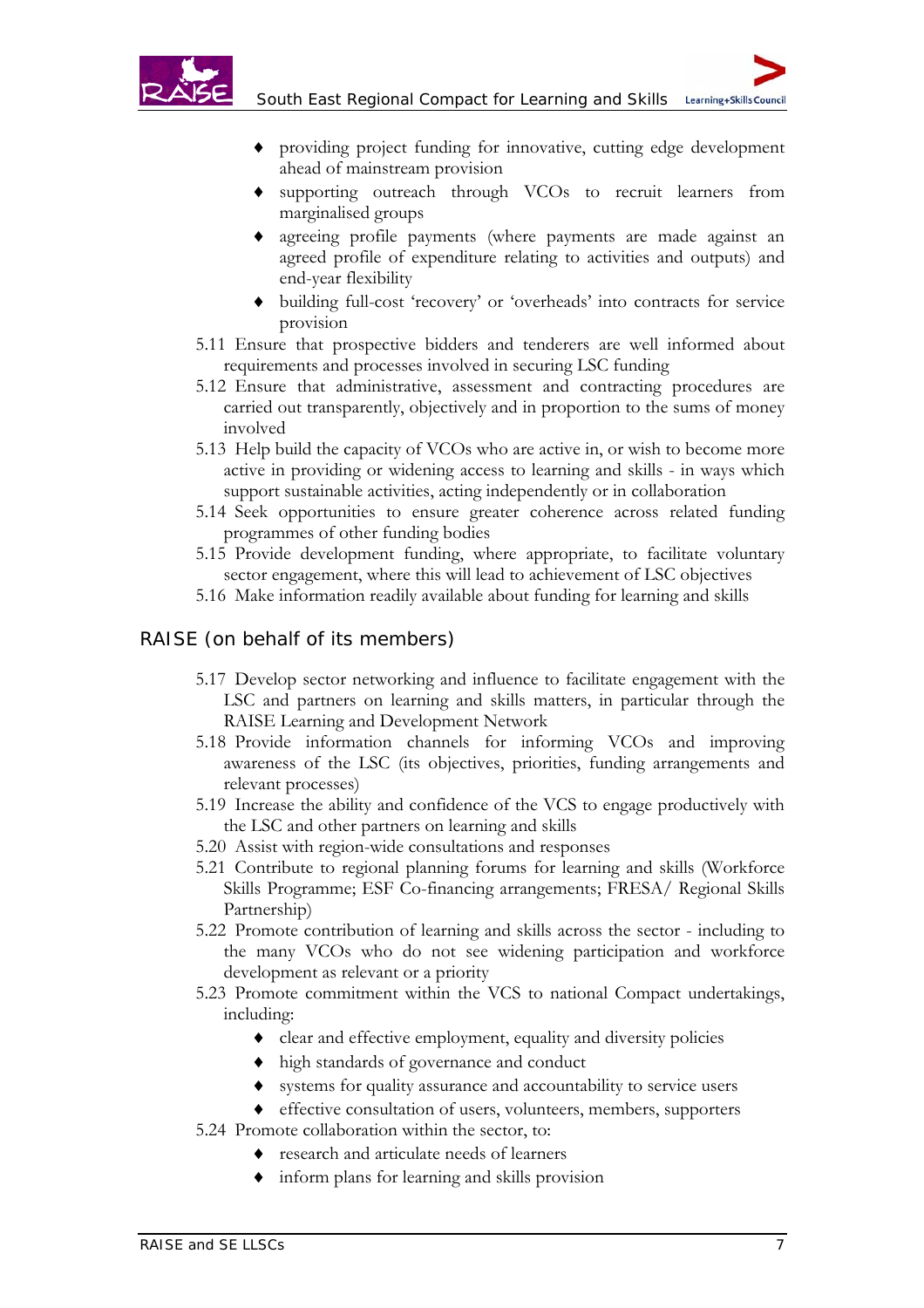

- improve the quality and range of learning opportunities
- promote what the VCS can offer

## *Together*

- 5.25 Take positive steps to address the specific needs, interests and contributions of different groups
- 5.26 Assemble further evidence of the added value that VCOs bring to the learning and skills agenda
- 5.27 Build capacity of voluntary and community providers to manage and share 'what works' and roll out successful projects in partnership - and the capacity of LLSCs to work effectively with the VCS
- 5.28 Promote the Compact, mutual understanding and the gains to be made

## **6 Monitoring and review**

- 6.1 RAISE and the South East LLSCs will review progress in implementing the Compact after the first six months and annually thereafter. A brief report will be produced each year, setting out progress and updating the Action Plan.
- 6.2 A Compact Development and Evaluation Group drawn from RAISE members/ staff and the SE LLSCs will meet periodically (initially quarterly) to monitor progress on the Action Plan. They will take responsibility for gathering portfolios of evidence to enable review of the difference the Compact is making against agreed success indicators. This group will be accountable to the RAISE Board via the RAISE Director and to the SE LLSC Executive Directors Group.
- 6.3 Success indicators will include:
	- successful implementation of Action Plan tasks
	- evidence of greater trust and improved mutual awareness and understanding (*throughout* the VCS and LLSCs)
	- greater participation by VCOs in shaping learning and skills provision and raising demand for learning in communities and in VCOs themselves (through local partnerships, Strategic Area Reviews, RAISE activities, etc)
	- successful implementation of joint initiatives at LLSC level
	- LLSCs signing up to and supporting Local Compacts
- 6.4 We shall also seek evidence of the *impact* of improved relationships and partnerships, assessed against the Compact aims (see section 2), eg:

*Widening participation* 

- increased take-up of learning opportunities by disengaged learners and socially excluded groups and their progression to further learning *Workforce development*
- increased take-up by VCOs of LSC-funded workforce development services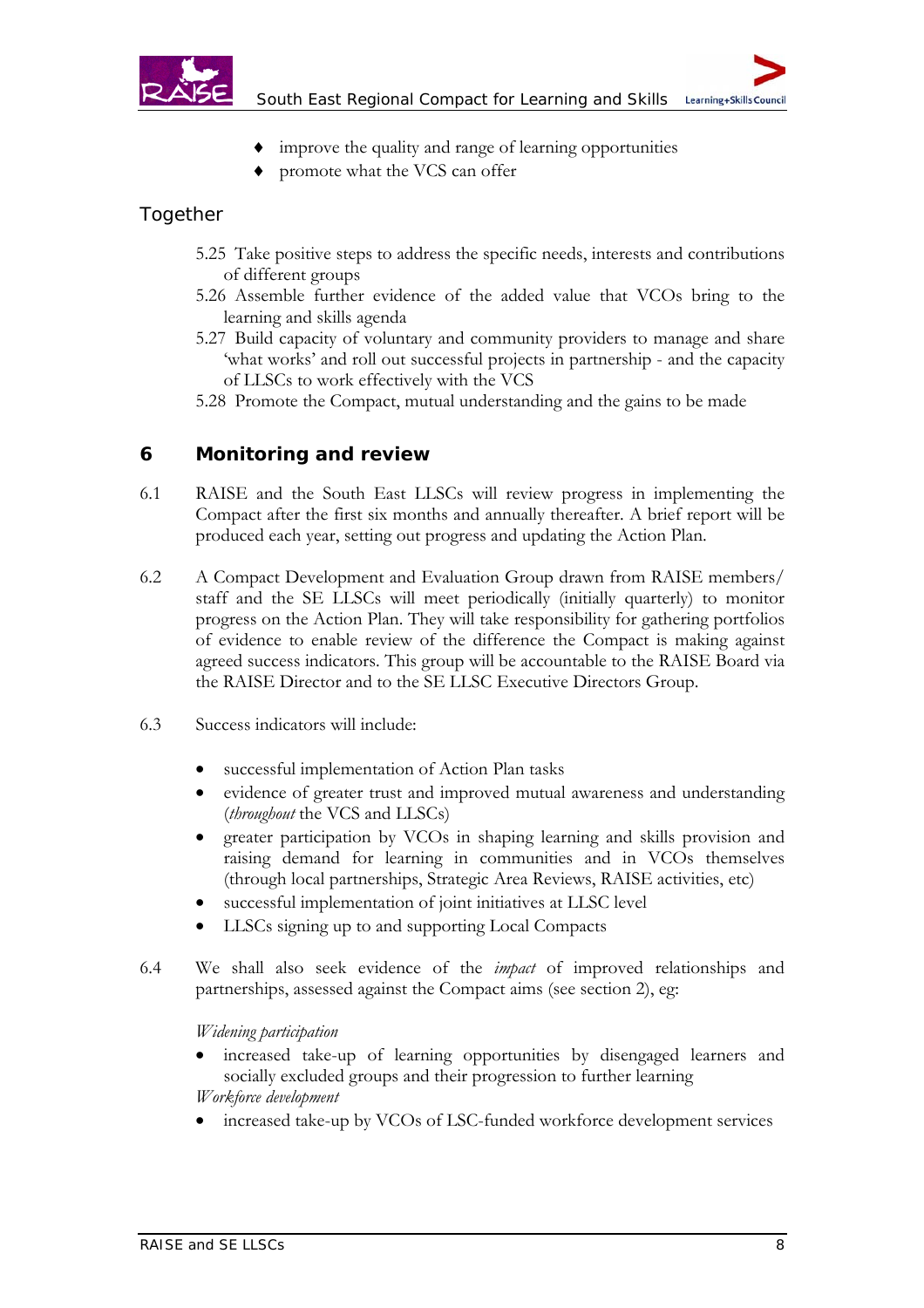

*Improving quality and responsiveness of provision* 

• increased involvement by VCOs in the provision of learning, information, advice and guidance opportunities (as individual providers, in consortia or in partnership with other colleges, LEAs and work-based learning providers)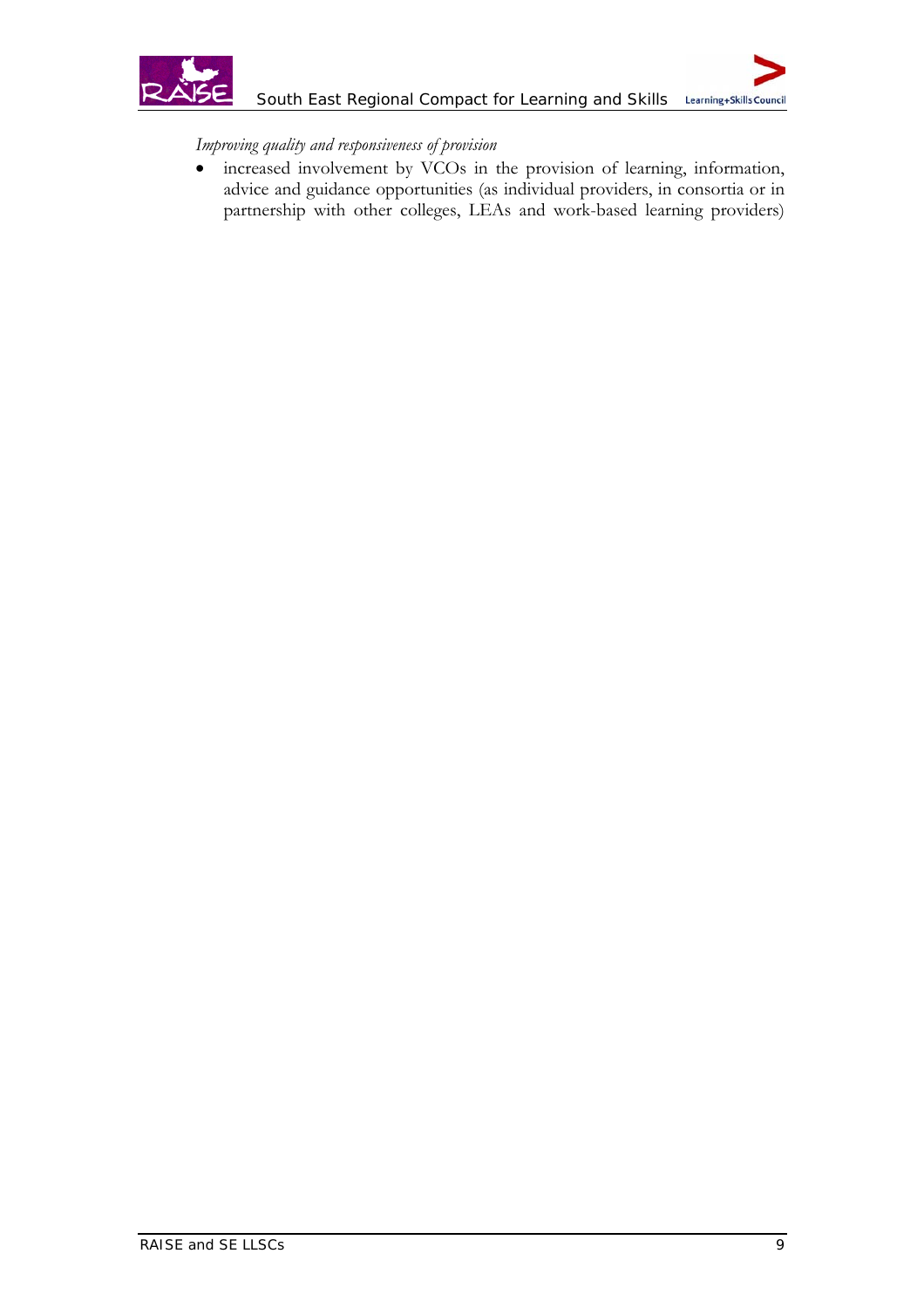



## **Initial Action Plan**

*This list of actions sets out early steps in putting the Compact into practice. The Compact Development and Evaluation Group (CDEG) will develop these as SMART actions (Specific, Measurable, Achievable, Realistic and Time-bound).* 

| <b>OBJECTIVES &amp; TASKS</b>                                                                                                                                                                                                                                                                                 | <b>BY WHOM</b>                    | <b>BY WHEN</b>                                                           | <b>Compact Ref</b>        |
|---------------------------------------------------------------------------------------------------------------------------------------------------------------------------------------------------------------------------------------------------------------------------------------------------------------|-----------------------------------|--------------------------------------------------------------------------|---------------------------|
| Making the Compact work<br>1)                                                                                                                                                                                                                                                                                 |                                   |                                                                          |                           |
| A.1 Draft and agree terms of reference for Compact and Evaluation Development Group, membership and<br>Compact performance measures                                                                                                                                                                           | <b>CDEG</b>                       | by end March<br>2004                                                     | 6.2                       |
| A.2 Establish 2004 baseline for LLSC and voluntary and community sector engagement (to strengthen the<br>review process and evaluation evidence)                                                                                                                                                              | Individual LLSCs/<br><b>RAISE</b> | by end July<br>2004                                                      | 6.3, 6.4                  |
| A.3 Provide induction for LLSC leads on the Learning and Skills Compact, the National Compact and codes<br>of practice, and on change management issues                                                                                                                                                       | <b>CDEG</b>                       | by end July<br>2004                                                      | 5                         |
| A.4 Seek endorsement of regional partners and partnerships, exploring opportunities to build on the Compact<br>to mutual benefit (SEEDA, SEERA, Jobcentre Plus, SBS, Social Inclusion Partnership SE, etc), and<br>facilitating VCS involvement in the Regional Skills Partnership                            | <b>CDEG</b>                       | by end of<br>September<br>2004                                           | 5.14, 5.17,<br>5.20, 5.21 |
| A.5 Nominate and publicise lead contacts for the VCS within individual LLSCs and vice versa                                                                                                                                                                                                                   | LLSCs/RAISE                       | by end April<br>2004                                                     | 5.7                       |
| A.6 Strengthen networking within the VCS in support of effective involvement in relevant partnerships<br>(Learning Partnerships, IAG, Basic Skills, etc) and consultation responses                                                                                                                           | <b>RAISE</b>                      | Continuing                                                               | 5.17, 5.18,<br>5.20       |
| A.7 Review local LSC approaches to engaging the VCS (including workforce development and involvement in<br>Local Compacts), agree and implement local action plans                                                                                                                                            | Individual LLSCs/<br>local VCS    | by end July                                                              | 5.1                       |
| A.8 Promote wide awareness of the Compact within individual LLSCs and VCS and the mutual advantage to<br>be gained                                                                                                                                                                                            | <b>CDEG</b>                       | Plan by end<br>April 2004                                                | 5.28                      |
| A.9 Review progress in implementing the Compact                                                                                                                                                                                                                                                               | <b>CDEG</b>                       | October 2004<br>& March 2005                                             | 6.1                       |
| Widening participation<br>2)                                                                                                                                                                                                                                                                                  |                                   |                                                                          |                           |
| A.10 Develop equitable arrangements for the involvement of VCOs with other providers, and promote<br>Compact principles in these relationships (including specific follow-up with AoSEC and ACL Managers)                                                                                                     | LSC with CDEG<br>input            | to be planned in<br>conjunction with<br>work on LSC<br>national strategy | 5.2, 5.9, 5.13            |
| A.11 Identify and pursue opportunities for synergy/ greater coherence amongst SE LLSCs and with other<br>funders (eg, through SE Voluntary Sector Funding Forum; jointly planned initiatives with SEEDA and the<br>LSC Widening Adult Participation Action Fund) - to improve access to resources for the VCS | <b>CDEG</b>                       | Continuing                                                               | 5.5, 5.9                  |
| A.12 Make available information on funding opportunities for learning and skills in the VCS in conjunction<br>with other funders                                                                                                                                                                              | <b>CDEG</b>                       | by end<br>September                                                      | 5.11, 5.16                |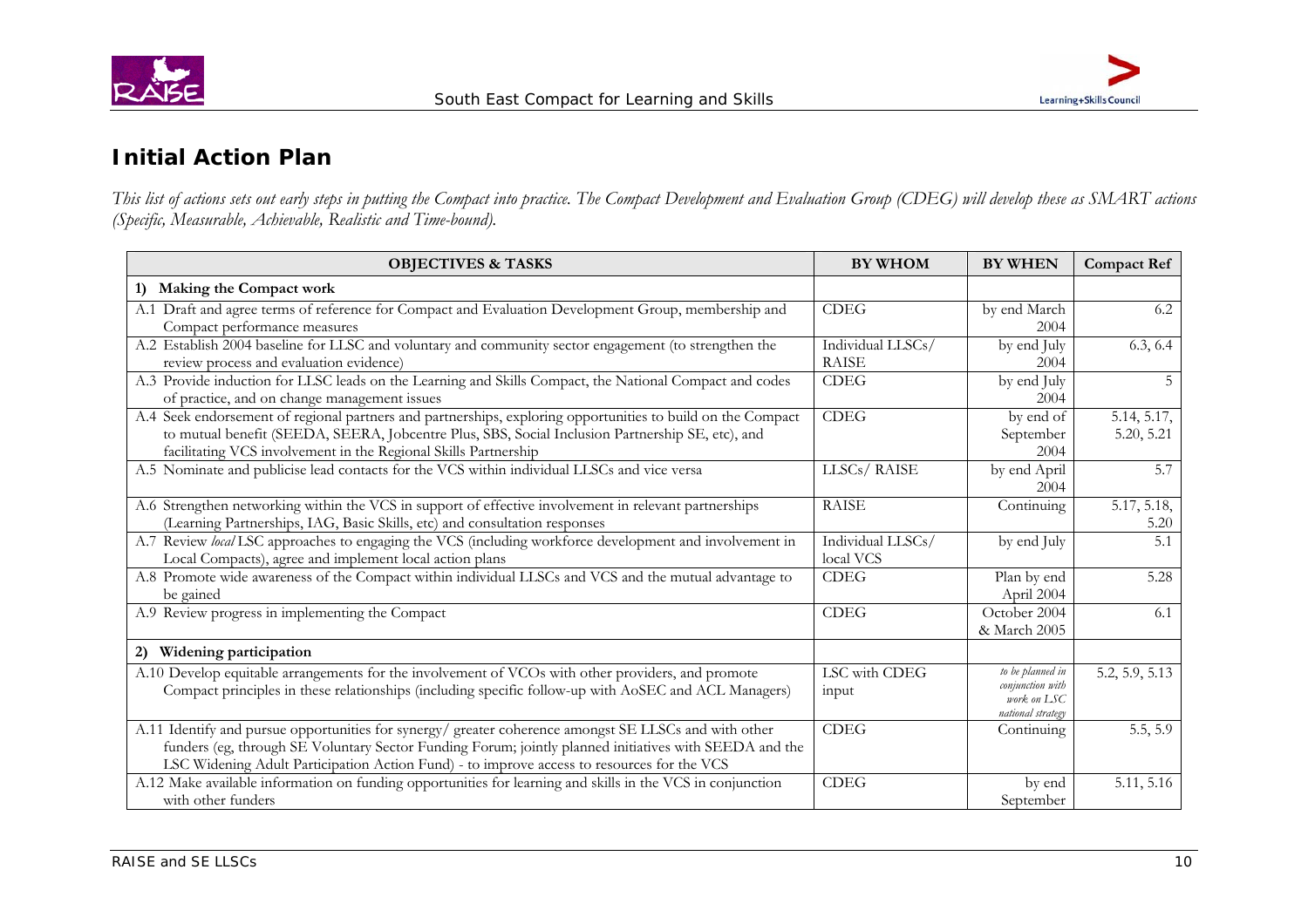

| <b>OBJECTIVES &amp; TASKS</b>                                                                                                                                                                                                                                                                                                                                                                  | <b>BY WHOM</b> | <b>BY WHEN</b>                          | <b>Compact Ref</b>            |
|------------------------------------------------------------------------------------------------------------------------------------------------------------------------------------------------------------------------------------------------------------------------------------------------------------------------------------------------------------------------------------------------|----------------|-----------------------------------------|-------------------------------|
|                                                                                                                                                                                                                                                                                                                                                                                                |                | 2004                                    |                               |
| Workforce development<br>3)                                                                                                                                                                                                                                                                                                                                                                    |                |                                         |                               |
| A.13 Review and promote opportunities arising from developments in national and regional policies (eg, Skills<br>Strategy; SE Workforce Skills Programme; Cross-Cutting Review of the Role of the Voluntary Sector in<br>the Delivery of Public Services - including Futurebuilders and the Infrastructure Strategy) to support<br>organisational development and quality standards in the VCS | <b>CDEG</b>    | Initial review<br>by end of May<br>2004 | 5.1, 5.3, 5.17,<br>5.20, 5.21 |
| 4) Improving quality and responsiveness of provision                                                                                                                                                                                                                                                                                                                                           |                |                                         |                               |
| A.14 Identify and disseminate 'what works' in building capacity in the VCS relating to provision of learning,<br>information, advice and guidance                                                                                                                                                                                                                                              | <b>CDEG</b>    | by end Nov<br>2004                      | 5.13, 5.24,<br>5.27           |
| A.15 Contribute to the development of relevant national LSC policies (notably, the framework for engaging<br>with the voluntary and community sector)                                                                                                                                                                                                                                          | <b>CDEG</b>    | Consultation<br>response:<br>March 2004 | 5.9, 5.10, 5.13,<br>5.12      |
| A.16 Ensure active involvement of the VCS in Strategic Area Reviews (eg, on StAR stakeholder groups)                                                                                                                                                                                                                                                                                           | LSC/local VCS  | Continuing                              | 5.4                           |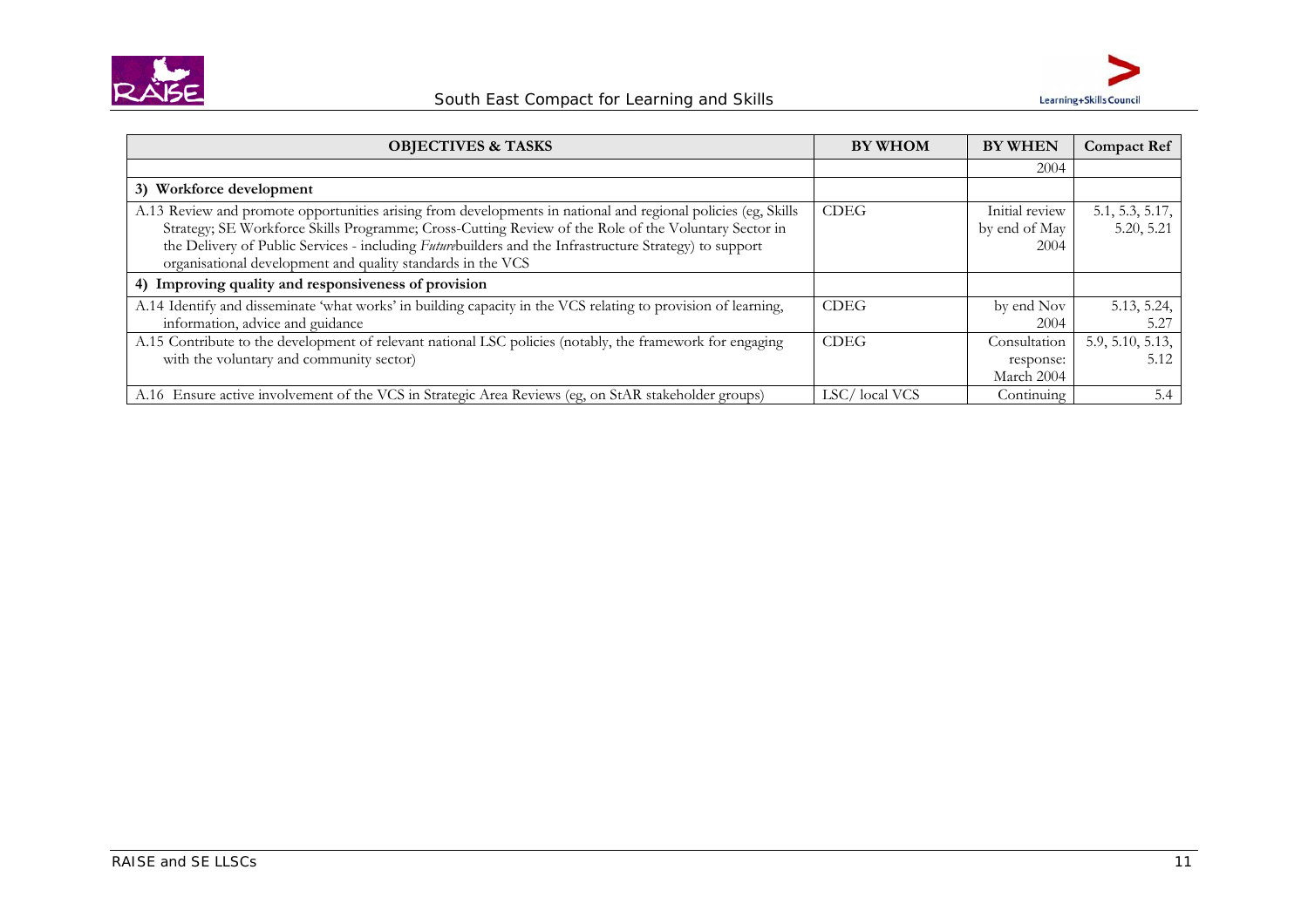



# **Learning and Skills Glossary**

| <b>TERM</b>                       | <b>EXPLANATION</b>                                                                                                                                                                                                                                                                                                                                                                                                                                                                                                                                                                                                                                                                                                                                                                                             |
|-----------------------------------|----------------------------------------------------------------------------------------------------------------------------------------------------------------------------------------------------------------------------------------------------------------------------------------------------------------------------------------------------------------------------------------------------------------------------------------------------------------------------------------------------------------------------------------------------------------------------------------------------------------------------------------------------------------------------------------------------------------------------------------------------------------------------------------------------------------|
| ACL                               | Adult and community learning (The term may be used specifically to relate to LSC<br>contracts which are held with local education authorities.)                                                                                                                                                                                                                                                                                                                                                                                                                                                                                                                                                                                                                                                                |
| Accreditation                     | Formal recognition of the educational standards of one provider by an external<br>body                                                                                                                                                                                                                                                                                                                                                                                                                                                                                                                                                                                                                                                                                                                         |
| <b>Accredited learning</b>        | The application of a recognised standard to a course which ensures that any<br>certificate obtained by the learner can lead on to further qualifications at the same<br>or other educational institution.                                                                                                                                                                                                                                                                                                                                                                                                                                                                                                                                                                                                      |
| ALI                               | Adult Learning Inspectorate, responsible for quality audits of learning providers                                                                                                                                                                                                                                                                                                                                                                                                                                                                                                                                                                                                                                                                                                                              |
| AoSEC                             | Association of South East Colleges - representative body for further education<br>colleges                                                                                                                                                                                                                                                                                                                                                                                                                                                                                                                                                                                                                                                                                                                     |
| <b>Basic Skills</b>               | The ability to read, write, and speak in English, and to use mathematics at a level<br>necessary to function at work and in society in general" (Basic Skills Agency)                                                                                                                                                                                                                                                                                                                                                                                                                                                                                                                                                                                                                                          |
| <b>Benchmarks</b>                 | Standards letting you seek good practice by comparing your performance against<br>others.                                                                                                                                                                                                                                                                                                                                                                                                                                                                                                                                                                                                                                                                                                                      |
| BME                               | Black and Minority Ethnic                                                                                                                                                                                                                                                                                                                                                                                                                                                                                                                                                                                                                                                                                                                                                                                      |
| Capacity building                 | Activities to ensure that VCOs and local communities have the<br>skills, knowledge, structures and resources to realise their full potential. It<br>concerns removing barriers to involvement; and investing to maximise their<br>distinctive contribution to achieving community well-being. Aspects include:<br>Organisational capacity (about the ability <i>within VCOs</i> to achieve their goals)<br>Technical capacity to deliver specific services (eg, in social services or<br>learning)<br>Infrastructure capacity (relating to the ability of support or representative<br>organisations for the VCS)<br>Community capacity (about skills and leadership within communities to achieve<br>٠<br>their goals)<br>(Definition based on that used in the Cross-Cutting Review of the Voluntary Sector) |
| Certification                     | Provision of a formal document to learners who have successfully completed a<br>course of study                                                                                                                                                                                                                                                                                                                                                                                                                                                                                                                                                                                                                                                                                                                |
| Co-financing                      | Method of channeling ESF monies into a single pot with funds from LSC and<br>other government bodies to provide a single funding stream                                                                                                                                                                                                                                                                                                                                                                                                                                                                                                                                                                                                                                                                        |
| <b>Communities of</b><br>interest | Groups of people whose members have common needs or characteristics (such as<br>ethnic origin, disability, gender, sexual orientation or interest) as opposed to<br>communities defined geographically                                                                                                                                                                                                                                                                                                                                                                                                                                                                                                                                                                                                         |
| Communities of<br>place           | People living (or working) in specific localities who share common needs relating<br>to this location                                                                                                                                                                                                                                                                                                                                                                                                                                                                                                                                                                                                                                                                                                          |
| Community<br>Champions            | The purpose of this government fund, worth $f_2$ million over three years, is to<br>support individuals who have already shown leadership in stimulating community<br>activity, or who have ideas for encouraging greater community activity.                                                                                                                                                                                                                                                                                                                                                                                                                                                                                                                                                                  |
| Community<br>cohesion             | Term relating to communities where there is:<br>a common vision and a sense of belonging for all communities<br>the diversity of people's different backgrounds and circumstances is<br>п<br>appreciated and positively valued<br>those from different backgrounds have similar life opportunities<br>п<br>strong and positive relationships are being developed between people from<br>٠<br>different backgrounds in the workplace, in schools and within<br>neighbourhoods (Source: Home Office)                                                                                                                                                                                                                                                                                                             |
| Community<br>development          | A process of building active and sustainable communities based on social justice<br>and mutual respect. It is about changing power structures to remove the barriers<br>that prevent people from participating in the issues that affect their lives -                                                                                                                                                                                                                                                                                                                                                                                                                                                                                                                                                         |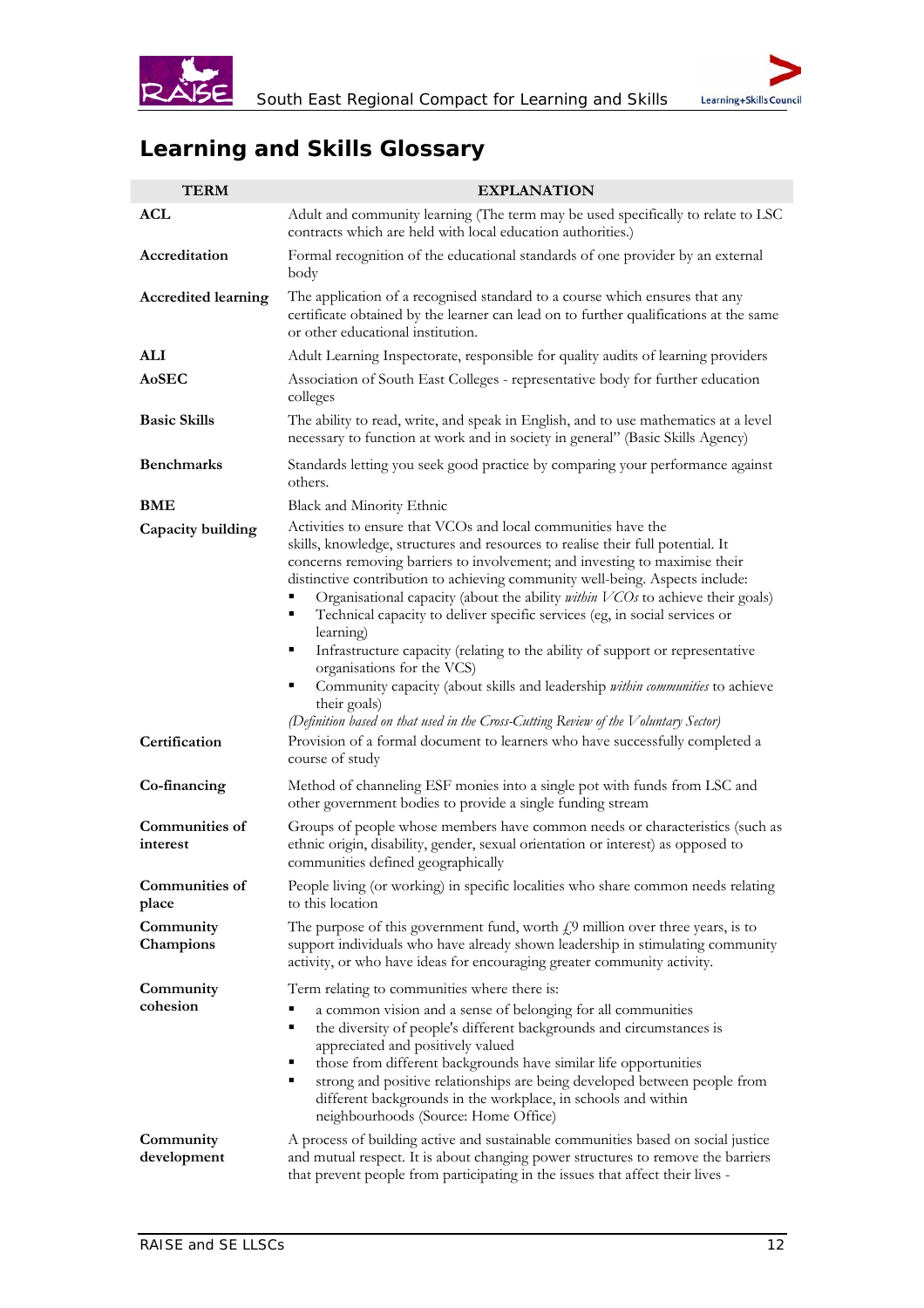



|                                           | (strategic framework for Community Development Standing Conference for<br>Community Development 2001).                                                                                                                                                                                                                                                                                                                                                                                                                                                                                              |
|-------------------------------------------|-----------------------------------------------------------------------------------------------------------------------------------------------------------------------------------------------------------------------------------------------------------------------------------------------------------------------------------------------------------------------------------------------------------------------------------------------------------------------------------------------------------------------------------------------------------------------------------------------------|
| Common<br>Inspection<br>Framework         | The Common Inspection Framework lays out the details of how the Office for<br>Standards in Education (OFSTED) and the Adult Learning Inspectorate (ALI)<br>should inspect and evaluate non-higher education for the over 16s in schools and<br>colleges. Its aim is to keep the Secretary of State for Education up to date about<br>the quality of education and training and of the standards achieved by students.<br>The Framework also assesses whether the taxpayer is getting value for money<br>from the organisations providing the education and training. It came into force in<br>2001. |
| Community sector                          | Informal groups or networks formed run by people to pursue common interests<br>or tackle joint problems                                                                                                                                                                                                                                                                                                                                                                                                                                                                                             |
| Compact                                   | An agreement intended to provide a framework for developing effective<br>relationships between the voluntary and community sector and public agencies.<br>The National Compact is focused on relationships with central government and<br>its agencies, while Local Compacts concern those with local authorities and other<br>public agencies such as Primary Care Trusts and Local Learning and Skills<br>Councils.                                                                                                                                                                               |
| Connexions                                | National advice service for 13-19-year-olds covering a range of issues including<br>careers, health, relationships, housing, education and money.                                                                                                                                                                                                                                                                                                                                                                                                                                                   |
| Continuing<br>professional<br>development | Combination of formal off-the-job training and work-based learning which<br>provides the range of learning opportunities for an individual to update and<br>improve their occupational/ professional competence over time                                                                                                                                                                                                                                                                                                                                                                           |
| <b>Cross-Cutting</b><br>Review            | Short hand term for the HM Treasury Cross-Cutting Review of the Role of the<br>Voluntary Sector in the Delivery of Public Services.                                                                                                                                                                                                                                                                                                                                                                                                                                                                 |
| <b>DfES</b>                               | Department for Education and Skills: the Government body responsible for<br>education and work based learning in England and Wales It replaced the<br>Department for Education and Employment in June 2001.<br>Its aim is to build a competitive economy and inclusive society by creating<br>opportunities for people to learn whatever their previous skills and experience.<br>The Department works with many other branches of Government, outside<br>agencies, employers, education providers, and academics to try and maximise the<br>value of skills and learning.                          |
| Employability                             | In simple terms, employability is about being capable of getting and keeping<br>fulfilling work. More comprehensively, employability is the capability to move<br>self-sufficiently within the labour market to realise potential through sustainable<br>employment. For the individual, employability depends on the knowledge, skills<br>and attitudes they possess, the way they use those assets and present them to<br>employers and the context (eg, personal circumstances and labour market<br>environment) within which they seek work. (Institute of Employment Studies for<br>DfES)      |
| <b>ESOL</b>                               | English for Speakers of Other Languages                                                                                                                                                                                                                                                                                                                                                                                                                                                                                                                                                             |
| E2E                                       | Entry to Employment: flexible LSC programme aimed at 16-19 year olds who are<br>not yet ready or able to enter Modern Apprenticeships.                                                                                                                                                                                                                                                                                                                                                                                                                                                              |
| <b>ESF</b>                                | European Social Fund                                                                                                                                                                                                                                                                                                                                                                                                                                                                                                                                                                                |
| Formal education                          | Structured education provision such as that provided by primary and secondary<br>schools, colleges and universities.                                                                                                                                                                                                                                                                                                                                                                                                                                                                                |
| Formula funding                           | Fixed-price contracting whereby an agreed price is determined for a specific unit<br>of output (the formula being set by the purchasing body such as the LSC or<br>Jobcentre Plus)                                                                                                                                                                                                                                                                                                                                                                                                                  |
| <b>FRESA</b>                              | Framework for Regional Employment and Skills Action: partnership-based plan<br>to address skills and employment needs of employers and individuals within the<br>region. (In the SE, partners include LSC, SEEDA, Jobcentre Plus, TUC, CBI and<br>sub-regional economic partnerships)                                                                                                                                                                                                                                                                                                               |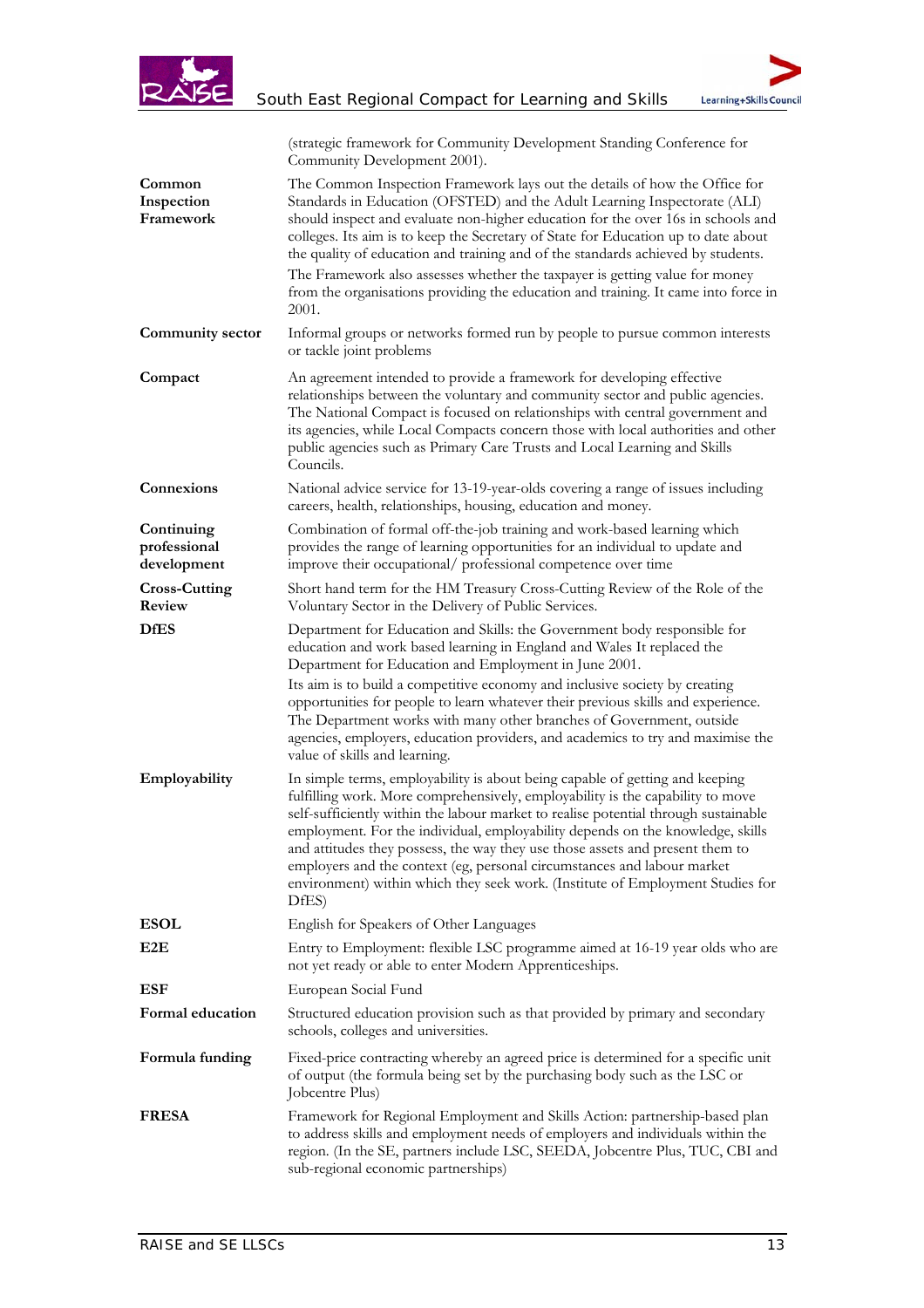



| Further education                           | Part-time or full-time, academic or vocational education and training which takes<br>place post-compulsory school age.                                                                                                                                                                                                                                                                                                                                                                        |
|---------------------------------------------|-----------------------------------------------------------------------------------------------------------------------------------------------------------------------------------------------------------------------------------------------------------------------------------------------------------------------------------------------------------------------------------------------------------------------------------------------------------------------------------------------|
| <i>Futurebuilders</i>                       | Government programme providing mainly capital funding to help VCOs play a<br>fuller role in the delivery of public services                                                                                                                                                                                                                                                                                                                                                                   |
| Generic skills                              | Transferable skills required across a large number of different occupations. (Note<br>distinction between vocational skills, generic skills and personal attributes)                                                                                                                                                                                                                                                                                                                          |
| <b>GOSE</b>                                 | Government Office for the South East                                                                                                                                                                                                                                                                                                                                                                                                                                                          |
| IAG                                         | Information, Advice and Guidance                                                                                                                                                                                                                                                                                                                                                                                                                                                              |
| <b>ICT</b>                                  | Information and Communications Technology: basic computer and keyboard<br>skills are now essential to a great proportion of low skill jobs, and as such are<br>considered to be one of the 'basic skills', alongside those of numeracy and literacy.<br>Equally, ICT is recognised as one way to encourage and enable people to improve<br>their numeracy and literacy skills.                                                                                                                |
| <b>Informal education</b>                   | Learning which takes place outside the formal system (and which happens in an<br>informal way) such as that provided by family, friends, work, leisure, libraries,<br>museums, mass media, etc (NIACE)                                                                                                                                                                                                                                                                                        |
| <b>liP</b>                                  | Investors in People: national standard setting a level of good practice for training<br>and development of people to achieve business goals. It provides a national<br>framework for improving business performance and competitiveness, through a<br>planned approach to setting and communicating business objectives and<br>developing people to meet these objectives. The result is that what people can do,<br>and are motivated to do, matches what the organisation needs them to do. |
| <b>Jobcentre Plus</b>                       | Government agency charged with helping people into work, employers fill<br>vacancies and ensure that people of working age obtain their entitlements to<br>benefits and support                                                                                                                                                                                                                                                                                                               |
| <b>Key Skills</b>                           | Those generic skills that individuals need in order to be effective members of a<br>flexible, adaptable and competitive workforce and for lifelong learning. There are<br>six: Communication; Application of number; Information technology; Working<br>with others; Improving own learning and performance; and Problem solving.<br>Each Key Skill is described in a unit to make it clear what the learner needs to<br>know to be able to meet the standard required.                       |
| LMI                                         | Labour market intelligence                                                                                                                                                                                                                                                                                                                                                                                                                                                                    |
| Learners                                    | Individuals undertaking formal or informal learning activities                                                                                                                                                                                                                                                                                                                                                                                                                                |
| <b>LLDD</b>                                 | Learners with Learning Difficulties and/or Disabilities                                                                                                                                                                                                                                                                                                                                                                                                                                       |
| Learning                                    | "Learning is a process of active engagement with experience. It is what people do<br>when they want to make sense of the world. It may involve an increase in skills,<br>knowledge, understanding, values and the capacity to reflect. Effective learning<br>leads to change, development and a desire to learn more." (Campaign for<br>Learning)                                                                                                                                             |
| Learning providers                          | Organisations providing opportunities for individuals to gain skills, knowledge and<br>qualifications. In relation to LSC funded-provision, these include FE and sixth<br>from colleges, work-based learning providers, adult and community education<br>services of LEAs, specialist providers and some VCOs.                                                                                                                                                                                |
| <b>Learning and Skills</b><br>Council (LSC) | National planning and funding body for all post-16 education and training,<br>operating through 47 Local Learning and Skills Councils.                                                                                                                                                                                                                                                                                                                                                        |
| Learning<br>Partnerships                    | Learning Partnerships bring together learning providers, employers and the<br>voluntary and community sector. They are expected to work with LLSCs to enable<br>local communities to have a genuine say in shaping post-16 learning provision by<br>representing the views and needs of local people and businesses to the LSC. Their<br>core roles are to promote provider collaboration in support of lifelong learning<br>and maximise the contribution of learning to local regeneration. |
| <b>LEAs</b>                                 | Local Education Authorities (Education departments of local authorities)                                                                                                                                                                                                                                                                                                                                                                                                                      |
| Lifelong learning                           | "The continuous development of skills, knowledge and understanding that are                                                                                                                                                                                                                                                                                                                                                                                                                   |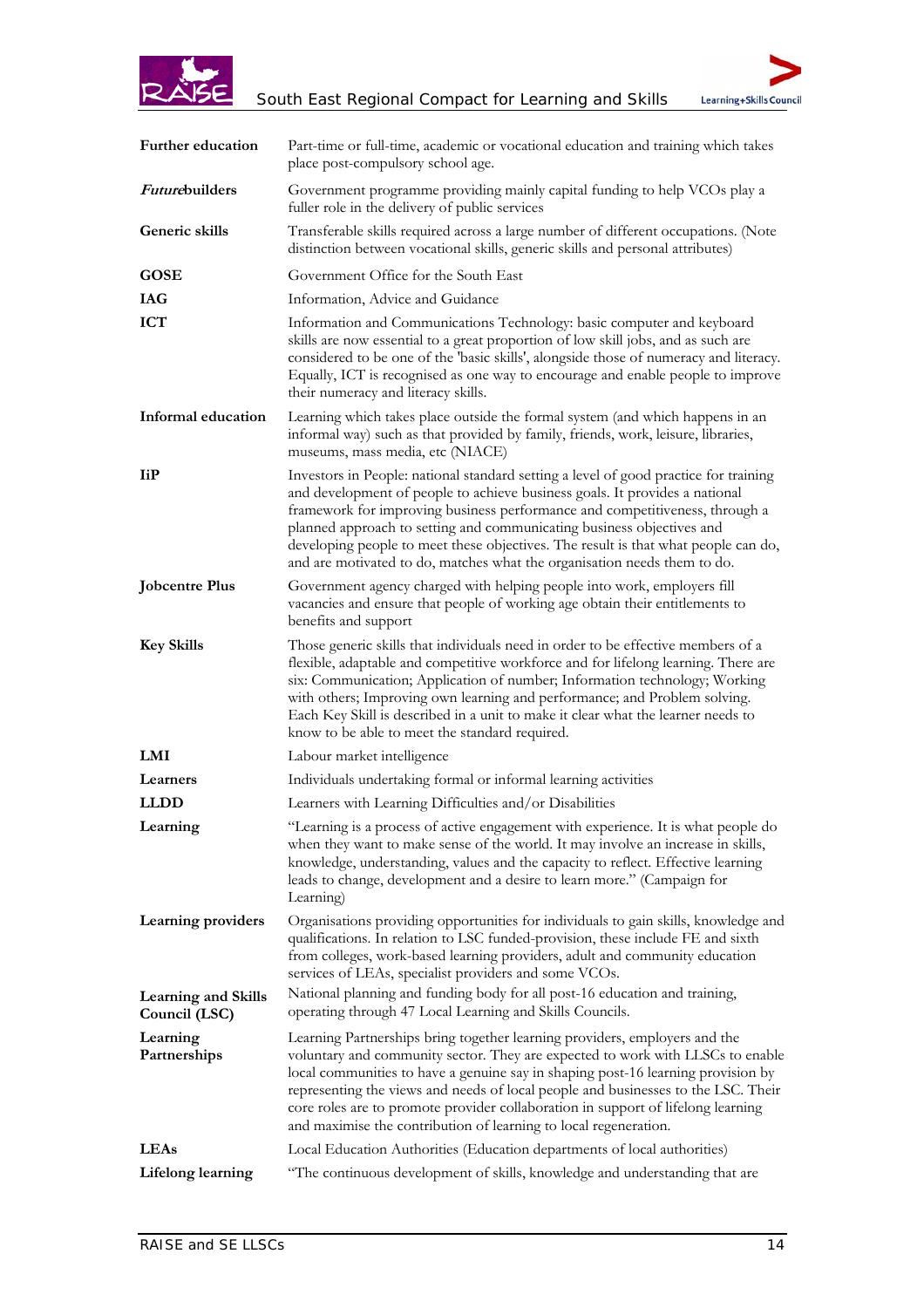



|                               | essential for employability and fulfillment" (Green Paper, The Learning Age, 1998)                                                                                                                                                                                                                                                                                                                                                                                                                                     |
|-------------------------------|------------------------------------------------------------------------------------------------------------------------------------------------------------------------------------------------------------------------------------------------------------------------------------------------------------------------------------------------------------------------------------------------------------------------------------------------------------------------------------------------------------------------|
| LSPs                          | Local Strategic Partnerships: strategic alliances bringing together local partners<br>(public, private, voluntary & community) to promote community well-being                                                                                                                                                                                                                                                                                                                                                         |
| Match funding                 | A requirement by funding agencies that any contributions they make towards<br>programme or project costs should be matched by other funders or by the<br>applicants from their own resources. Some programmes allow match funding to<br>take the form of in-kind contributions (notably the value of people's time) as well<br>as financial contributions.                                                                                                                                                             |
| MA                            | Modern Apprenticeship: LSC programme enabling young people aged from 16 to<br>24 to learn a career while being employed. Like traditional apprenticeships, they<br>enable participants to learn on the job while building up skills and gaining<br>qualifications. MAs are open to both new and existing employees, with employers<br>receiving financial assistance towards the cost of the training and assessment from<br>the LSC.<br>Apprenticeships normally last between a minimum of one and three years. There |
| <b>NCVO</b>                   | are two levels: Foundation (FMA) and Advanced (AMA).<br>National Council for Voluntary Organisation                                                                                                                                                                                                                                                                                                                                                                                                                    |
| <b>NVQ</b>                    | National Vocational Qualification: nationally recognised and accredited<br>qualification, reflecting the skills and standards needed to carry out an occupation,<br>trade or profession. There are five NVQ levels, ranging from Level 1 NVQ (the<br>most basic level, equivalent to a national level 1 qualification) through to Level 5<br>NVQ (the highest level, equating to a national level 5 qualification).                                                                                                    |
| Organisational<br>development | Processes involved in developing the effectiveness of organisations - and the<br>people within them - to meet organisational goals                                                                                                                                                                                                                                                                                                                                                                                     |
| Outputs                       | The products of a project, narrowly defined in terms of what the project delivers.                                                                                                                                                                                                                                                                                                                                                                                                                                     |
| <b>Outcomes</b>               | The intended results and benefits for project beneficiaries. Outcomes may be soft<br>(acquisition of key skills, eg, team working, problem solving; increased confidence<br>and motivation) or <i>hard</i> (qualifications, jobs).                                                                                                                                                                                                                                                                                     |
| Pathways                      | Routes involving learning and learning-related activities (personal assessment,<br>guidance, etc) which allow individuals to move on to further learning and<br>employment opportunities, as a result of certified or non-certified learning.                                                                                                                                                                                                                                                                          |
| <b>Personal attributes</b>    | The characteristics employers say they most often look for when recruiting or<br>promoting staff. (Note distinction between vocational skills, generic skills and<br>personal attributes)                                                                                                                                                                                                                                                                                                                              |
| Progression routes            | Pathways which allow individuals to move on to further learning and employment<br>opportunities, as a result of accredited or non-accredited learning.                                                                                                                                                                                                                                                                                                                                                                 |
| <b>RAISE</b>                  | Regional Action and Involvement South East - regional voluntary sector network.<br>Aims to enable VCOs to influence regional policy wherever it is made or<br>implemented for the benefit of the people they serve.                                                                                                                                                                                                                                                                                                    |
| Regeneration                  | Uplifting geographical areas and/or communities of interest experiencing<br>economic disadvantage and social exclusion, to levels of economic activity and<br>social cohesion which are, as a minimum, average for the region.                                                                                                                                                                                                                                                                                         |
| <b>SSDA</b>                   | Sector Skills Development Agency: national agency leading on the strategies for<br>meeting sector skill needs                                                                                                                                                                                                                                                                                                                                                                                                          |
| <b>SBS</b>                    | Small Business Service: government agency which champions the interest of small<br>businesses, promotes enterprise in disadvantaged areas and groups, and contracts<br>with Business Links for the local delivery of business support services.                                                                                                                                                                                                                                                                        |
| SME                           | Small and medium-sized enterprise: business defined formally by the EU as having<br>under 250 employees and turnover not exceeding EUR 40 million or an annual<br>balance sheet total not exceeding EUR 27 million. SMEs must also be<br>independent businesses, where not more than 25% of the capital or voting rights<br>is owned by an enterprise which is not itself an SME.                                                                                                                                      |
| <b>SEEDA</b>                  | South East England Development Agency: regional development agency for the                                                                                                                                                                                                                                                                                                                                                                                                                                             |